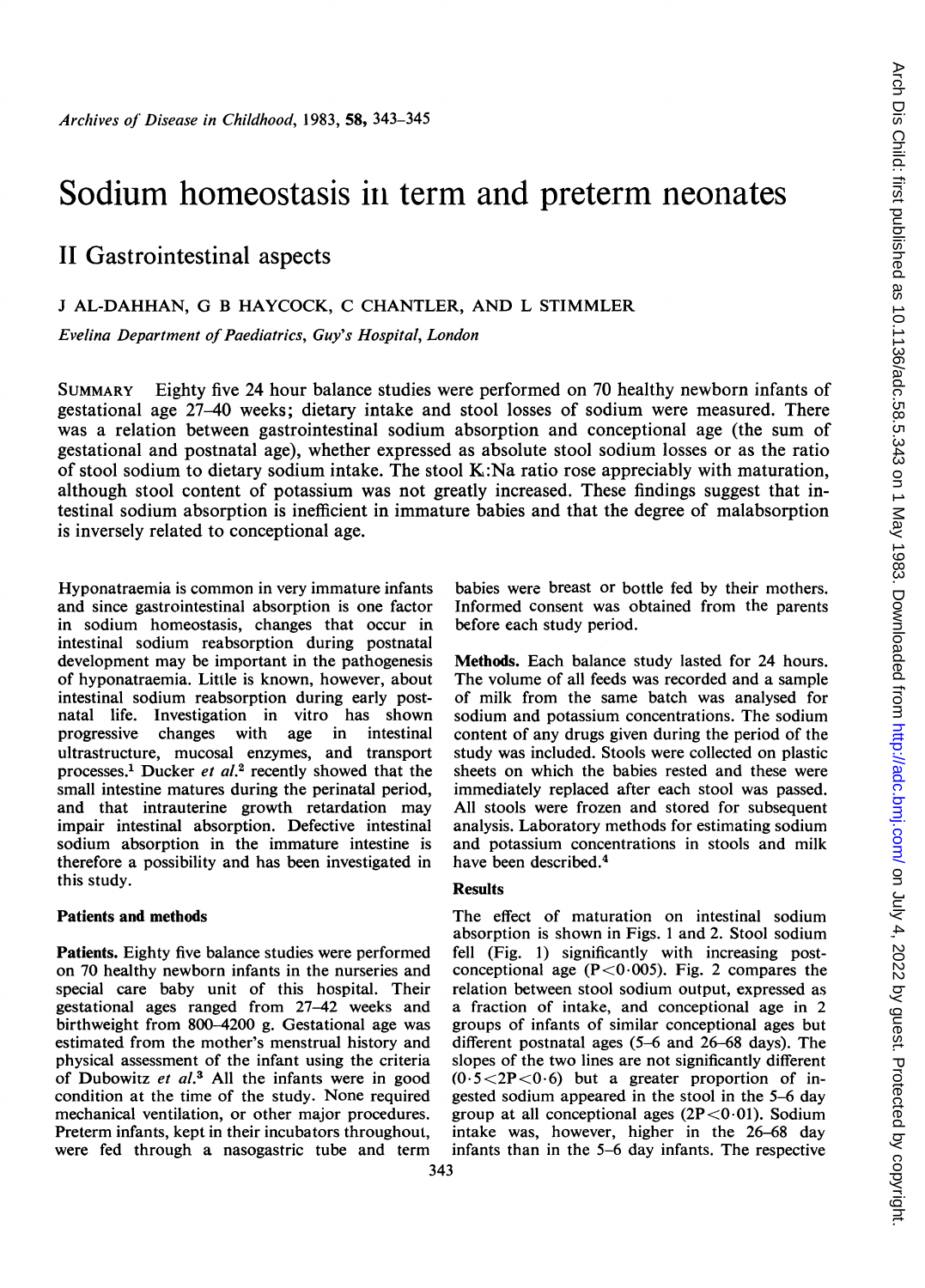

Fig. <sup>1</sup> Absolute stool losses (mmol (mEq)/kg/day) plotted against conceptional age. The solid line is the calculated regression line; broken lines connect studies performed on the same infants on different days.

mean  $\pm$  SD for the 2 groups was 1.93  $\pm$  0.94 and  $1.25 \pm 0.43$  mmol (mEq)/kg/day (2P<0.02). The stool K:Na ratio rose significantly with maturation, (Fig. 3)  $(P<0.0025)$  but the stool content of potassium did not increase appreciably.



Fig. 2 Stool sodium, expressed as a fraction of ingested sodium, as a function of conceptional age. Open circles represent studies performed at 5-6 days postnatal age, closed circles those performed at 26-68 days. The separation of the regression lines is highly significant  $(2P<0.01)$ . The difference is not due to differences in intake, since the infants with the greater fractional stool loss (5-6 days) had the lower intake.



Fig. 3 The stool K:Na ratio plotted against conceptional age.

### **Discussion**

Most studies of sodium homeostasis in the newborn have concentrated on the kidney<sup>4-12</sup> as the organ pre-eminently responsible for the composition of the extracellular fluid. A contribution of the gastrointestinal tract remains a possibility, however, but this has never been studied systematically. If intrauterine growth rates are to be matched preterm infants need a plentiful supply of sodium. This presents no problems in utero since the maternal circulation through the placenta affords a virtually inexhaustible source. If, however, gastrointestinal absorptive capacity is limited due to immaturity the renal salt losing state reported<sup>4</sup> becomes even more serious in its implications. This may be a particular problem in infants whose nutrition is deficient, since malnutrition is known to affect adversely the growth and development of intestinal tissues and to impair absorptive function.13

Our studies show that intestinal sodium absorption is inefficient in immature babies and that the degree of malabsorption is inversely related to conceptional age, irrespective of whether stool sodium losses are expressed in absolute terms or as a function of oral sodium intake. This relation has not been shown previously, although overall stool sodium losses have amounted to less than 10% of intake in most patients studied.6 <sup>12</sup>